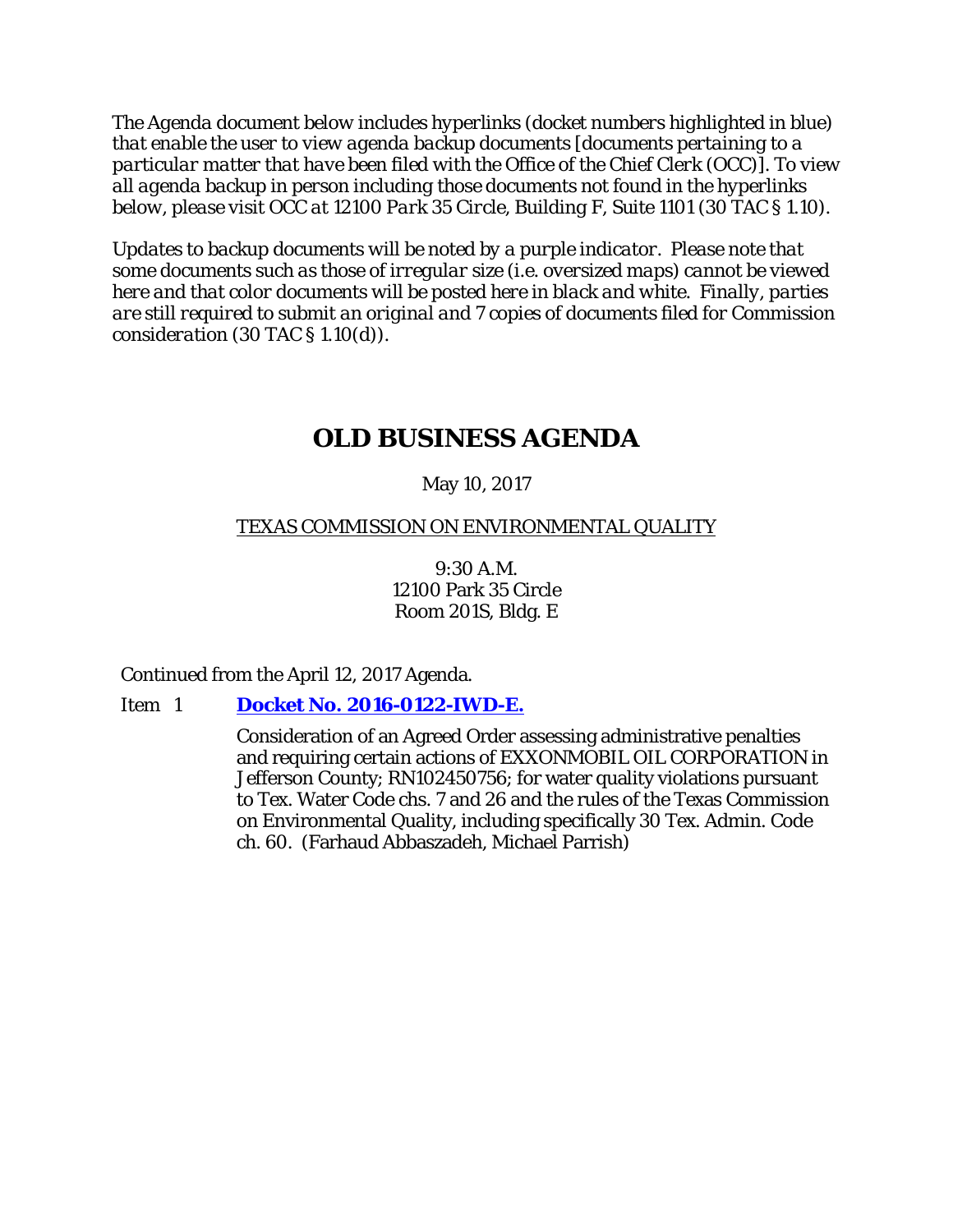# **AGENDA**

# May 10, 2017

## TEXAS COMMISSION ON ENVIRONMENTAL QUALITY

9:30 A.M. 12100 Park 35 Circle Room 201S, Bldg. E

## **PROPOSAL FOR DECISION**

#### Item 1 **[TCEQ Docket No. 2015-0457-MSW-E; SOAH Docket No. 582-](http://www.tceq.texas.gov/assets/public/comm_exec/agendas/comm/backup/Agendas/2017/05-10-2017/wells.pdf) [16-1497.](http://www.tceq.texas.gov/assets/public/comm_exec/agendas/comm/backup/Agendas/2017/05-10-2017/wells.pdf)**

Consideration of the Administrative Law Judge's Proposal for Decision and Proposed Order assessing administrative penalties against Joseph Wells and Ruby Demby and requiring certain actions of Joseph Wells and Ruby Demby in Tarrant County, Texas; RN105758718; regarding municipal solid waste violations pursuant to Tex. Water Code ch. 7, Tex. Health & Safety Code ch. 361 and the rules of the Texas Commission on Environmental Quality**.** The Commission will also consider the record, timely related filings, exceptions and replies. (Elizabeth Harkrider)

## **HEARING REQUESTS/REQUESTS FOR RECONSIDERATION**

# Item 2 **[Docket No. 2017-0366-MWD.](http://www.tceq.texas.gov/assets/public/comm_exec/agendas/comm/backup/Agendas/2017/05-10-2017/johnsonsud.pdf)**

Consideration of the application by Johnson County Special Utility District for a major amendment to Texas Pollutant Discharge Elimination System Permit No. WQ0014350001 to authorize an increase in the discharge of treated domestic wastewater from a daily average flow not to exceed 700,000 gallons per day to a daily average flow not to exceed 790,000 gallons per day. The facility is located approximately 2.5 miles northeast of the intersection of State Highway 174 and Farm-to-Market Road 917 in the City of Burleson, in Johnson County, Texas 76028. The Commission will also consider requests for hearing or reconsideration, related responses and replies, public comment, and the Executive Director's response to comments. (Phillip Urbany, Hollis Henley)

# Item 3 **[Docket No. 2017-0436-MWD.](http://www.tceq.texas.gov/assets/public/comm_exec/agendas/comm/backup/Agendas/2017/05-10-2017/dowdell.pdf)**

Consideration of the application by the Dowdell Public Utility District for new Texas Pollutant Discharge Elimination System Permit No. WQ0011404002 to authorize the discharge of treated domestic wastewater at a daily average flow not to exceed 900,000 gallons per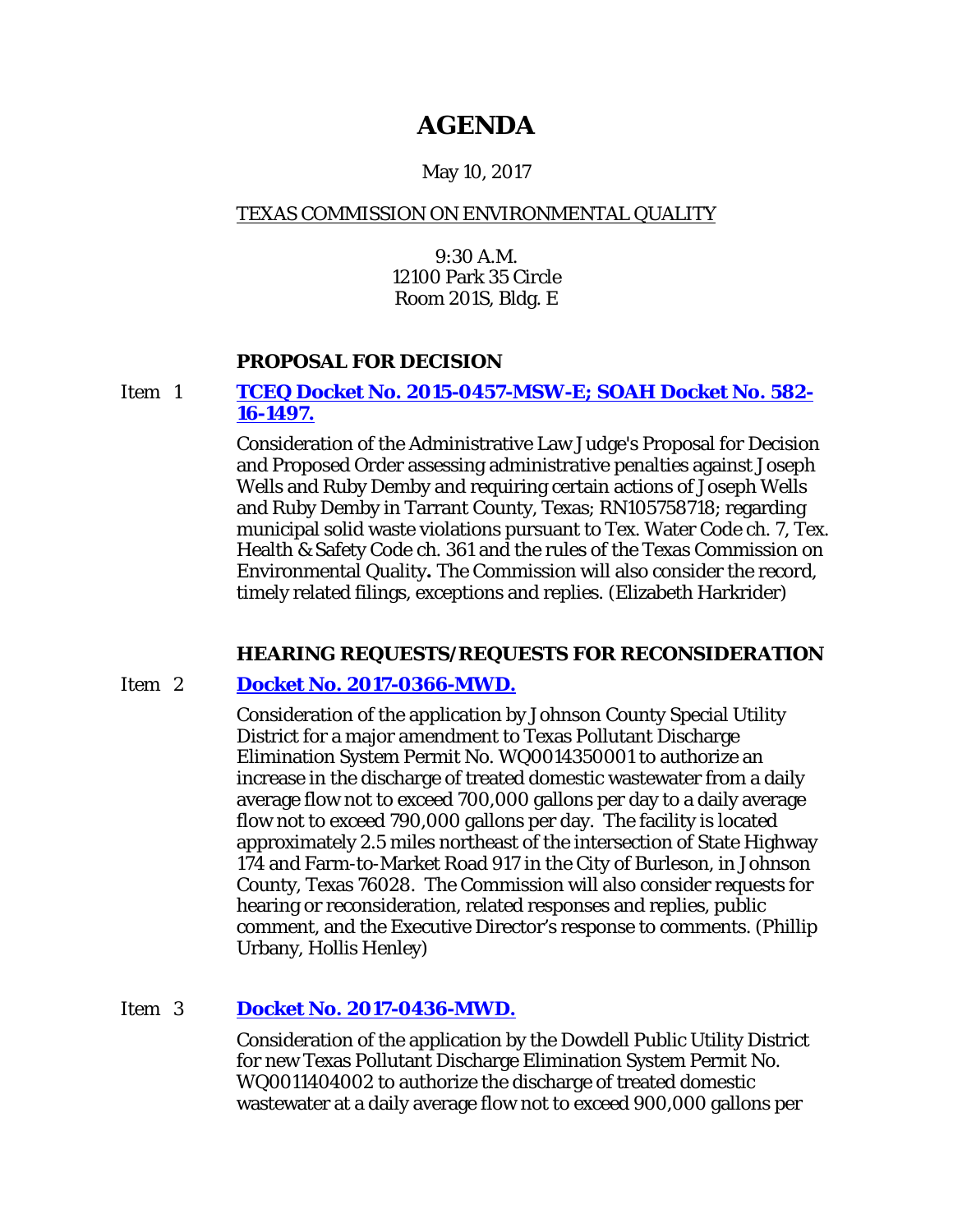day. The facility will be located west of Lozar Drive, approximately 750 feet northwest of the intersection of Lozar Drive and Avalon Aqua Way, in Harris County, Texas 77379. The Commission will also consider requests for hearing or reconsideration, related responses and replies, public comment, and the Executive Director's response to comments. (John O. Onyenobi, Celia Castro)

#### **CERTIFIED QUESTIONS**

#### Item 4 **TCEQ Docket No. [2016-0665-IWD; SOAH Docket No. 582-16-](http://www.tceq.texas.gov/assets/public/comm_exec/agendas/comm/backup/Agendas/2017/05-10-2017/blm.pdf) [5474.](http://www.tceq.texas.gov/assets/public/comm_exec/agendas/comm/backup/Agendas/2017/05-10-2017/blm.pdf)**

Consideration of the Administrative Law Judge's request to answer certified questions regarding Beneficial Land Management, L.L.C., TCEQ Permit No. WQ0004666000. The Administrative Law Judge has certified the following five questions under Title 30, Section 80.131 of the Texas Administrative Code to the Commission for interpretation: 1) Does 30 Texas Administrative Code § 312.3(d) authorize a facility that primarily treats domestic wastewater to dispose of sludge resulting from the combination of domestic sewage with grease trap waste and/or grit trap waste in accordance with the requirements of 30 Texas Administrative Code Chapter 312?; 2) Does the Commission consider grease trap waste and/or grit trap waste to be "industrial solid waste"?; 3) Does 30 Texas Administrative Code § 330.171(c)(7) provide the only mechanism for the disposal of grit trap waste and grease trap waste?; 4) Does applicable law allow one holding a permit for land application of Class B sewage sludge from a domestic wastewater treatment plant for beneficial use also allow that person to land apply sewage sludge mixed with grease trap waste and grit trap waste?; and 5) What does the Commission mean by the term "domestic sludge" used in the last sentence of 30 Texas Administrative Code § 312.3(d), and is the Commission's use of that term applicable only to the processing, storage, and disposal of the "domestic sludge" or can it also apply to the beneficial use of the "domestic sludge"? The Commission will also consider the briefs timely filed by the parties. (Ashley McDonald)

#### **MISCELLANEOUS MATTER**

#### Item 5 **[Docket No. 2017-0364-MIS.](http://www.tceq.texas.gov/assets/public/comm_exec/agendas/comm/backup/Agendas/2017/05-10-2017/0364MIS.pdf)**



Consideration of gifts and donations of \$500.00 or more in value given to the TCEQ, submitted for approval in accordance with Chapter 575 of the Government Code, concerning acceptance of gifts and donations by certain agencies. (Elizabeth West)

#### **AGRICULTURAL ENFORCEMENT AGREED ORDER**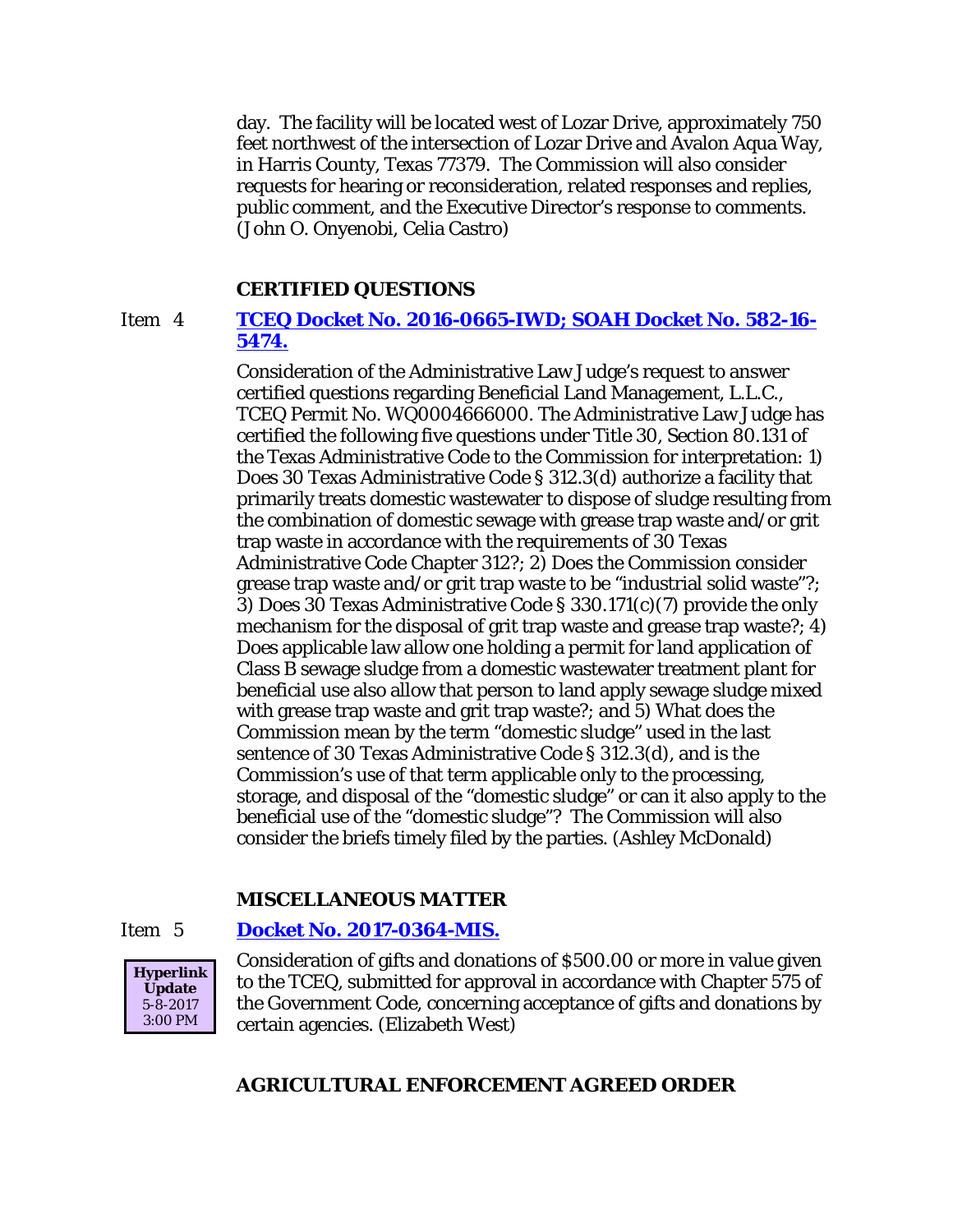#### Item 6 **[Docket No. 2015-1824-AGR-E.](http://www.tceq.texas.gov/assets/public/comm_exec/agendas/comm/backup/Agendas/2017/05-10-2017/1824AGR.pdf)**

Consideration of an Agreed Order assessing administrative penalties against Olke Andries Jongsma in Wood County; RN101516045; for water quality violations pursuant to Tex. Water Code chs. 7 and 26 and the rules of the Texas Commission on Environmental Quality, including specifically 30 Tex. Admin. Code ch. 60. (Jim Sallans, Janice Hernandez)

## **AIR QUALITY ENFORCEMENT AGREED ORDERS**

## Item 7 **[Docket No. 2016-1189-AIR-E.](http://www.tceq.texas.gov/assets/public/comm_exec/agendas/comm/backup/Agendas/2017/05-10-2017/1189AIR.pdf)**

Consideration of an Agreed Order assessing administrative penalties and requiring certain actions of Lyondell Chemical Company in Harris County; RN100633650; for air quality violations pursuant to Tex. Health & Safety Code ch. 382, Tex. Water Code ch. 7, and the rules of the Texas Commission on Environmental Quality, including specifically 30 Tex. Admin. Code ch. 60. (Raime Hayes-Falero, Michael Parrish)

# Item 8 **[Docket No. 2016-0846-AIR-E.](http://www.tceq.texas.gov/assets/public/comm_exec/agendas/comm/backup/Agendas/2017/05-10-2017/0846AIR.pdf)**

Consideration of an Agreed Order assessing administrative penalties and requiring certain actions of Motiva Enterprises LLC in Jefferson County; RN100209451; for air quality violations pursuant to Tex. Health & Safety Code ch. 382, Tex. Water Code ch. 7, and the rules of the Texas Commission on Environmental Quality, including specifically 30 Tex. Admin. Code ch. 60. (Carol McGrath, Michael Parrish)

## Item 9 **[Docket No. 2016-1139-AIR-E.](http://www.tceq.texas.gov/assets/public/comm_exec/agendas/comm/backup/Agendas/2017/05-10-2017/1139AIR.pdf)**

Consideration of an Agreed Order assessing administrative penalties and requiring certain actions of Packaging Service Co., Inc. in Brazoria County; RN100917137; for air quality violations pursuant to Tex. Health & Safety Code ch. 382, Tex. Water Code ch. 7, and the rules of the Texas Commission on Environmental Quality, including specifically 30 Tex. Admin. Code ch. 60. (Shelby Orme, Michael Parrish)

## Item 10 **[Docket No. 2016-1192-AIR-E.](http://www.tceq.texas.gov/assets/public/comm_exec/agendas/comm/backup/Agendas/2017/05-10-2017/1192AIR.pdf)**

Consideration of an Agreed Order assessing administrative penalties and requiring certain actions of Phillips 66 Company in Brazoria County; RN101619179; for air quality violations pursuant to Tex. Health & Safety Code ch. 382, Tex. Water Code ch. 7, and the rules of the Texas Commission on Environmental Quality, including specifically 30 Tex. Admin. Code ch. 60. (Carol McGrath, Michael Parrish)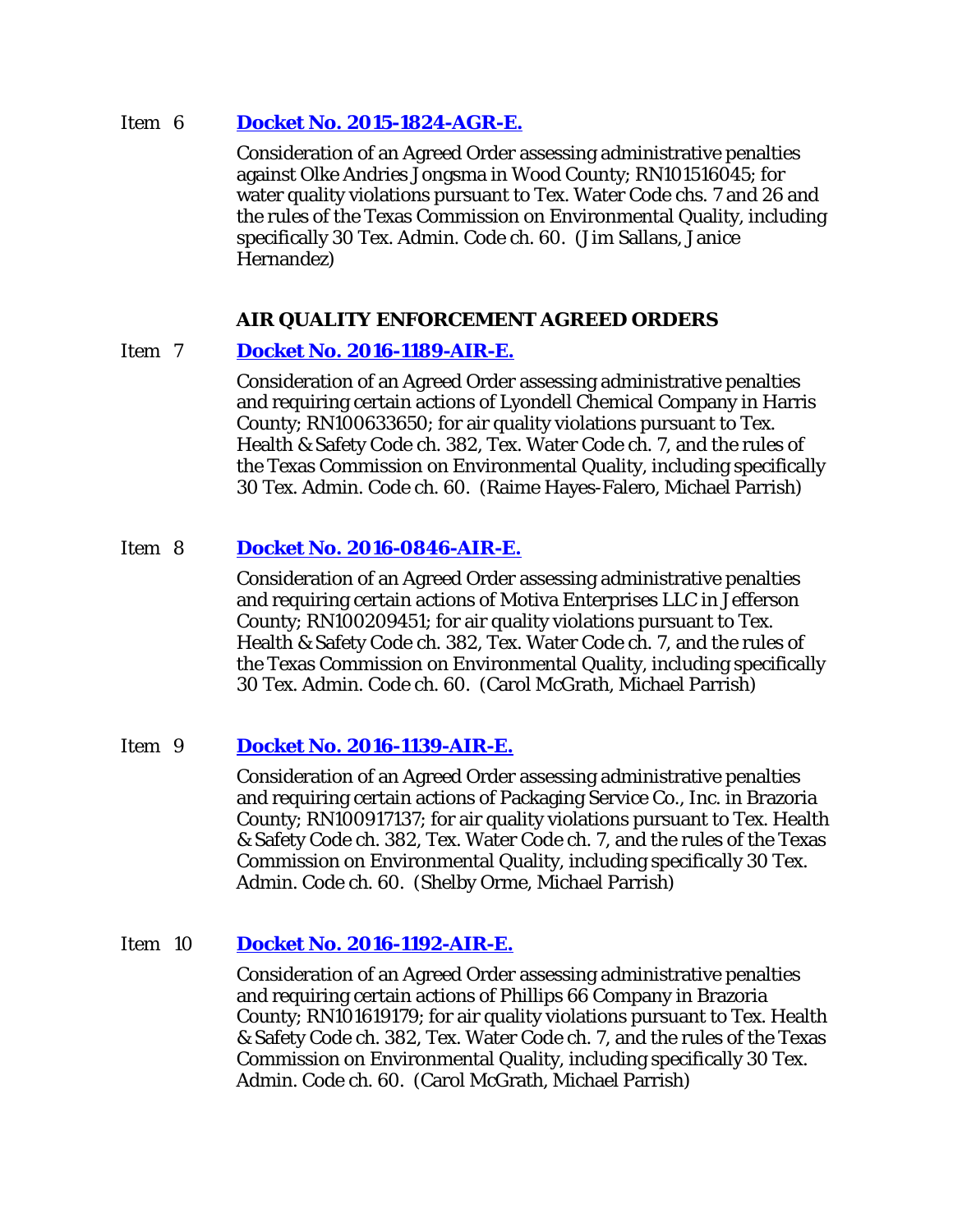#### Item 11 **[Docket No. 2016-1416-AIR-E.](http://www.tceq.texas.gov/assets/public/comm_exec/agendas/comm/backup/Agendas/2017/05-10-2017/1416AIR.pdf)**

Consideration of an Agreed Order assessing administrative penalties and requiring certain actions of Shell Oil Company in Harris County; RN100211879; for air quality violations pursuant to Tex. Health & Safety Code ch. 382, Tex. Water Code ch. 7, and the rules of the Texas Commission on Environmental Quality, including specifically 30 Tex. Admin. Code ch. 60. (David Carney, Michael Parrish)

## Item 12 **[Docket No. 2016-1006-AIR-E.](http://www.tceq.texas.gov/assets/public/comm_exec/agendas/comm/backup/Agendas/2017/05-10-2017/1006AIR.pdf)**

Consideration of an Agreed Order assessing administrative penalties and requiring certain actions of Total Petrochemicals & Refining USA, Inc. in Jefferson County; RN102457520; for air quality violations pursuant to Tex. Health & Safety Code ch. 382, Tex. Water Code ch. 7, and the rules of the Texas Commission on Environmental Quality, including specifically 30 Tex. Admin. Code ch. 60. (Abigail Lindsey, Michael Parrish)

#### **INDUSTRIAL AND HAZARDOUS WASTE ENFORCEMENT AGREED ORDER**

#### Item 13 **[Docket No. 2016-1547-IHW-E.](http://www.tceq.texas.gov/assets/public/comm_exec/agendas/comm/backup/Agendas/2017/05-10-2017/1547IHW.pdf)**

Consideration of an Agreed Order assessing administrative penalties and requiring certain actions of E. I. du Pont de Nemours and Company in Victoria County; RN104432000; for industrial and hazardous waste violations pursuant to Tex. Health & Safety Code ch. 361, Tex. Water Code ch. 7, and the rules of the Texas Commission on Environmental Quality, including specifically 30 Tex. Admin. Code ch. 60. (Keith Frank, Michael Parrish)

#### **MULTI-MEDIA MATTER ENFORCEMENT AGREED ORDER**

#### Item 14 **[Docket No. 2014-1439-MLM-E.](http://www.tceq.texas.gov/assets/public/comm_exec/agendas/comm/backup/Agendas/2017/05-10-2017/1439MLM.pdf)**

Consideration of an Agreed Order assessing administrative penalties and requiring certain actions of ESPINOZA STONE, INC. in Williamson County; RN104097969 and RN107591646; for Edwards Aquifer and water quality violations pursuant to Tex. Water Code chs. 5, 7, and 26 and the rules of the Texas Commission on Environmental Quality, including specifically 30 Tex. Admin. Code ch. 60. (Cheryl Thompson, Michael Parrish)

#### **MUNICIPAL SOLID WASTE ENFORCEMENT AGREED ORDER**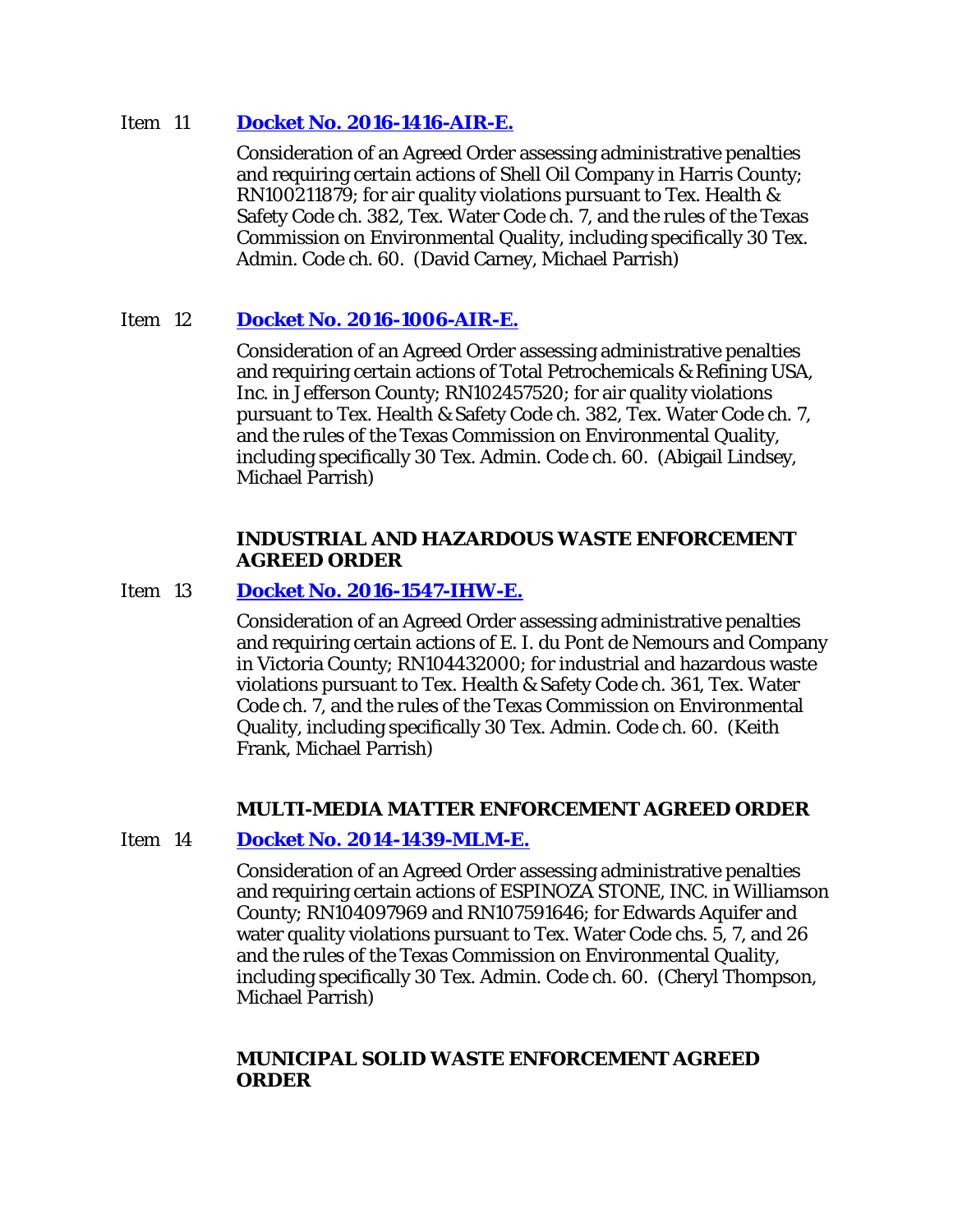#### Item 15 **[Docket No. 2015-1385-MSW-E.](http://www.tceq.texas.gov/assets/public/comm_exec/agendas/comm/backup/Agendas/2017/05-10-2017/1385MSW.pdf)**

Consideration of an Agreed Order assessing administrative penalties and requiring certain actions of the City of Big Lake in Reagan County; RN102328176; for municipal solid waste violations pursuant to Tex. Health & Safety Code ch. 361, Tex. Water Code ch. 7, and the rules of the Texas Commission on Environmental Quality, including specifically 30 Tex. Admin. Code ch. 60. (Margarita Dennis, Michael Parrish)

#### **MUNICIPAL WASTE DISCHARGE ENFORCEMENT AGREED ORDERS**

## Item 16 **[Docket No. 2016-0979-MWD-E.](http://www.tceq.texas.gov/assets/public/comm_exec/agendas/comm/backup/Agendas/2017/05-10-2017/0979MWD.pdf)**

Consideration of an Agreed Order assessing administrative penalties and requiring certain actions of the City of Boyd in Wise County; RN101721652; for water quality violations pursuant to Tex. Water Code chs. 7 and 26 and the rules of the Texas Commission on Environmental Quality, including specifically 30 Tex. Admin. Code ch. 60. (Caleb Olson, Michael Parrish)

# Item 17 **[Docket No. 2016-1185-MWD-E.](http://www.tceq.texas.gov/assets/public/comm_exec/agendas/comm/backup/Agendas/2017/05-10-2017/1185MWD.pdf)**

Consideration of an Agreed Order assessing administrative penalties and requiring certain actions of the City of Devers in Liberty County; RN101719888; for water quality violations pursuant to Tex. Water Code chs. 7 and 26 and the rules of the Texas Commission on Environmental Quality, including specifically 30 Tex. Admin. Code ch. 60. (James Boyle, Michael Parrish)

## Item 18 **[Docket No. 2015-1326-MWD-E.](http://www.tceq.texas.gov/assets/public/comm_exec/agendas/comm/backup/Agendas/2017/05-10-2017/1326MWD.pdf)**

Consideration of an Agreed Order assessing administrative penalties and requiring certain actions of the City of Mount Vernon in Franklin County; RN102962230; for water quality violations pursuant to Tex. Water Code chs. 7 and 26 and the rules of the Texas Commission on Environmental Quality, including specifically 30 Tex. Admin. Code ch. 60. (Jason Fraley, Michael Parrish)

## **PETROLEUM STORAGE TANK ENFORCEMENT AGREED ORDERS**

Item 19 **[Docket No. 2016-1292-PST-E.](http://www.tceq.texas.gov/assets/public/comm_exec/agendas/comm/backup/Agendas/2017/05-10-2017/1292PST.pdf)** 

Consideration of an Agreed Order assessing administrative penalties and requiring certain actions of BB & M Interests, Inc. dba Buds Mart in Harris County; RN102271343; for petroleum storage tank violations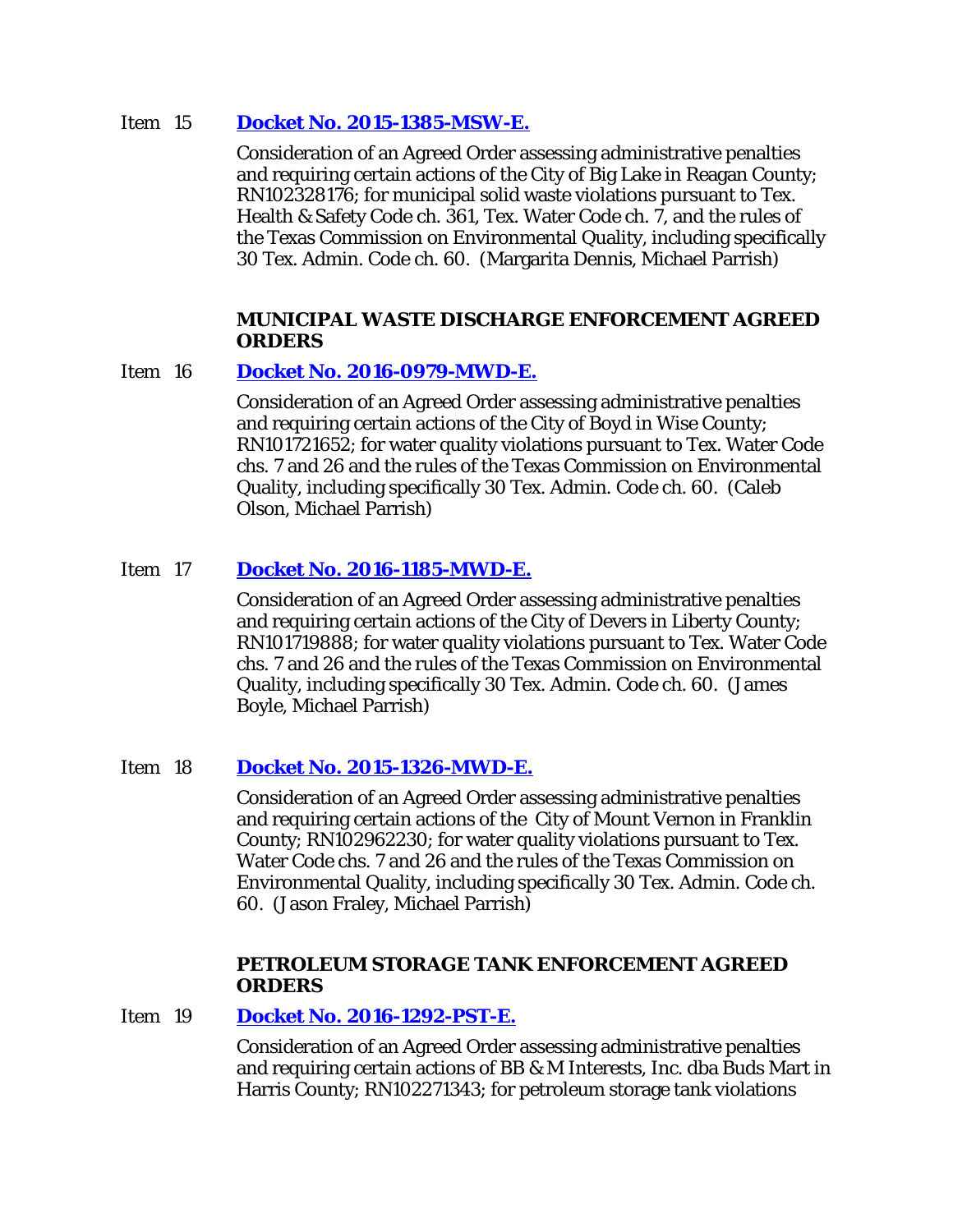pursuant to Tex. Water Code chs. 7 and 26 and the rules of the Texas Commission on Environmental Quality, including specifically 30 Tex. Admin. Code ch. 60. (James Baldwin, Michael Parrish)

#### Item 20 **[Docket No. 2016-1811-PST-E.](http://www.tceq.texas.gov/assets/public/comm_exec/agendas/comm/backup/Agendas/2017/05-10-2017/1811PST.pdf)**

Consideration of an Agreed Order assessing administrative penalties and requiring certain actions of DALE OIL CO., INC. dba The Cardstop in Bailey County; RN101772895; for petroleum storage tank violations pursuant to Tex. Water Code chs. 7 and 26 and the rules of the Texas Commission on Environmental Quality, including specifically 30 Tex. Admin. Code ch. 60. (Holly Kneisley, Michael Parrish)

#### Item 21 **[Docket No. 2016-1269-PST-E.](http://www.tceq.texas.gov/assets/public/comm_exec/agendas/comm/backup/Agendas/2017/05-10-2017/1269PST.pdf)**

Consideration of an Agreed Order assessing administrative penalties against Efferson Elliott in Tom Green County; RN102790805; for petroleum storage tank violations pursuant to Tex. Water Code chs. 7 and 26 and the rules of the Texas Commission on Environmental Quality, including specifically 30 Tex. Admin. Code ch. 60. (Jonathan Nguyen, Michael Parrish)

#### Item 22 **[Docket No. 2016-1512-PST-E.](http://www.tceq.texas.gov/assets/public/comm_exec/agendas/comm/backup/Agendas/2017/05-10-2017/1512PST.pdf)**

Consideration of an Agreed Order assessing administrative penalties and requiring certain actions of EPP-Texas Acquisition, LLC dba Valero Corner Store 1208 in Tarrant County; RN102364197; for petroleum storage tank violations pursuant to Tex. Health & Safety Code ch. 382, Tex. Water Code chs. 7 and 26, and the rules of the Texas Commission on Environmental Quality, including specifically 30 Tex. Admin. Code ch. 60. (Steven Stump, Michael Parrish)

#### Item 23 **[Docket No. 2016-1319-PST-E.](http://www.tceq.texas.gov/assets/public/comm_exec/agendas/comm/backup/Agendas/2017/05-10-2017/1319PST.pdf)**

Consideration of an Agreed Order assessing administrative penalties against INDEPENDENT OIL COMPANY dba Fuel Mart in Hill County; RN101671709; for petroleum storage tank violations pursuant to Tex. Water Code chs. 7 and 26 and the rules of the Texas Commission on Environmental Quality, including specifically 30 Tex. Admin. Code ch. 60. (Jonathan Nguyen, Michael Parrish)

#### Item 24 **[Docket No. 2016-0730-PST-E.](http://www.tceq.texas.gov/assets/public/comm_exec/agendas/comm/backup/Agendas/2017/05-10-2017/0730PST.pdf)**

Consideration of an Agreed Order assessing administrative penalties and requiring certain actions of PAKG ENTERPRISES INC dba Speedy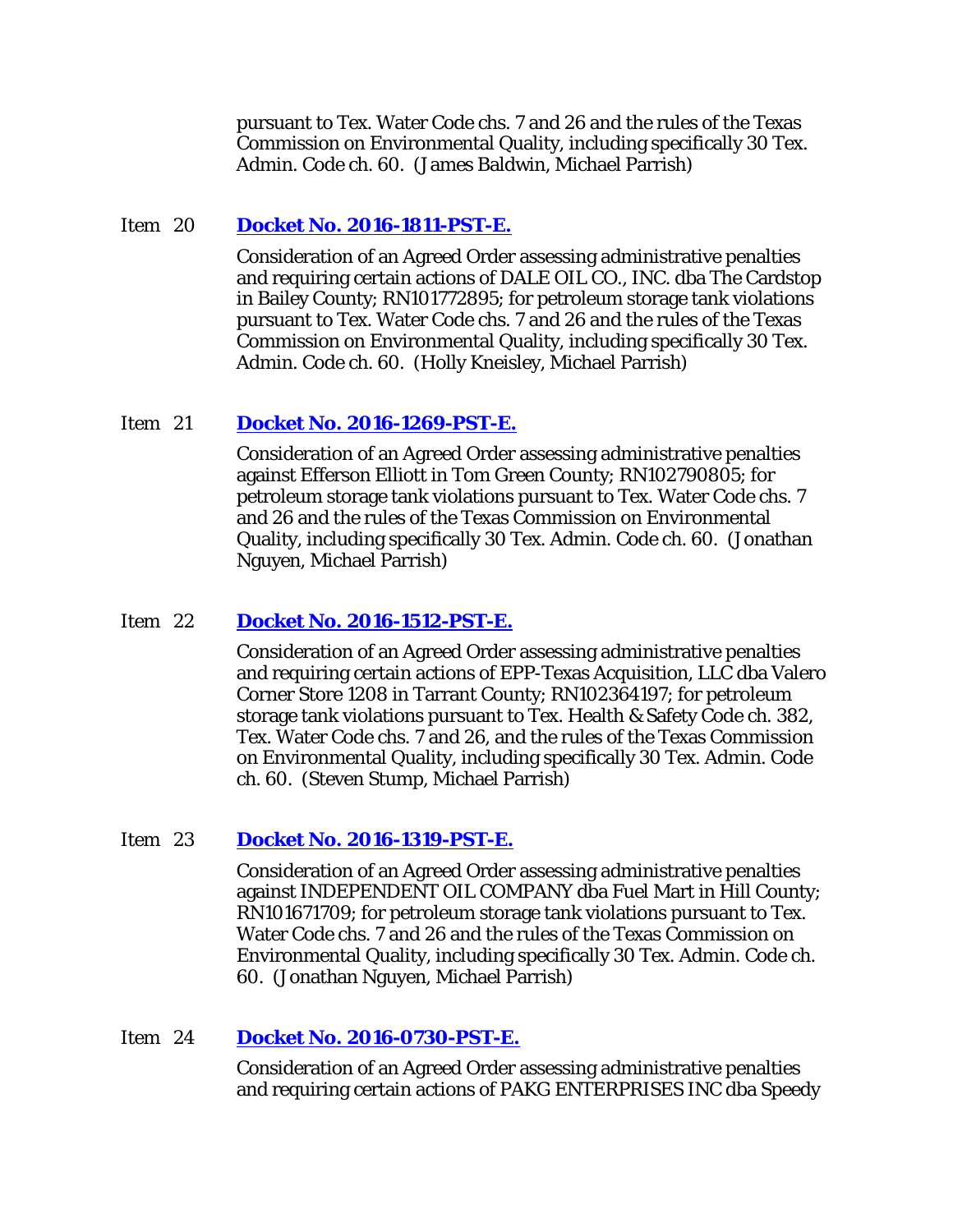Express in Brazoria County; RN102231529; for petroleum storage tank violations pursuant to Tex. Water Code chs. 7 and 26 and the rules of the Texas Commission on Environmental Quality, including specifically 30 Tex. Admin. Code ch. 60. (Keith Frank, Michael Parrish)

# Item 25 **[Docket No. 2016-1213-PST-E.](http://www.tceq.texas.gov/assets/public/comm_exec/agendas/comm/backup/Agendas/2017/05-10-2017/1213PST.pdf)**

Consideration of an Agreed Order assessing administrative penalties against Red Oak, Inc. dba Red Oak Gas in Ellis County; RN101844421; for petroleum storage tank violations pursuant to Tex. Water Code chs. 7 and 26 and the rules of the Texas Commission on Environmental Quality, including specifically 30 Tex. Admin. Code ch. 60. (Steven Stump, Michael Parrish)

# Item 26 **[Docket No. 2016-0593-PST-E.](http://www.tceq.texas.gov/assets/public/comm_exec/agendas/comm/backup/Agendas/2017/05-10-2017/0593PST.pdf)**



Consideration of an Agreed Order assessing administrative penalties and requiring certain actions of Roel Rolando Macias, Jr. dba G & G Mini Mart in Brazoria County; RN102280013; for petroleum storage tank violations pursuant to Tex. Water Code chs. 7 and 26 and the rules of the Texas Commission on Environmental Quality, including specifically 30 Tex. Admin. Code ch. 60. (Ken Moller, Michael Parrish)

## Item 27 **[Docket No. 2016-1172-PST-E.](http://www.tceq.texas.gov/assets/public/comm_exec/agendas/comm/backup/Agendas/2017/05-10-2017/1172PST.pdf)**

Consideration of an Agreed Order assessing administrative penalties against VALLEY EXPRESS MART, INC. dba Santa Fe Express 1 in Bosque County; RN102026853; for petroleum storage tank violations pursuant to Tex. Water Code chs. 7 and 26 and the rules of the Texas Commission on Environmental Quality, including specifically 30 Tex. Admin. Code ch. 60. (Epifanio Villarreal, Michael Parrish)

## Item 28 **[Docket No. 2016-1131-PST-E.](http://www.tceq.texas.gov/assets/public/comm_exec/agendas/comm/backup/Agendas/2017/05-10-2017/1131PST.pdf)**

Consideration of an Agreed Order assessing administrative penalties against VALLEY EXPRESS MART, INC. dba Santa Fe Express 3 in Bosque County; RN102713203; for petroleum storage tank violations pursuant to Tex. Water Code chs. 7 and 26 and the rules of the Texas Commission on Environmental Quality, including specifically 30 Tex. Admin. Code ch. 60. (Holly Kneisley, Michael Parrish)

#### **PETROLEUM STORAGE TANK ENFORCEMENT DEFAULT ORDER**

Item 29 **[Docket No. 2016-0809-PST-E.](http://www.tceq.texas.gov/assets/public/comm_exec/agendas/comm/backup/Agendas/2017/05-10-2017/0809PST.pdf)**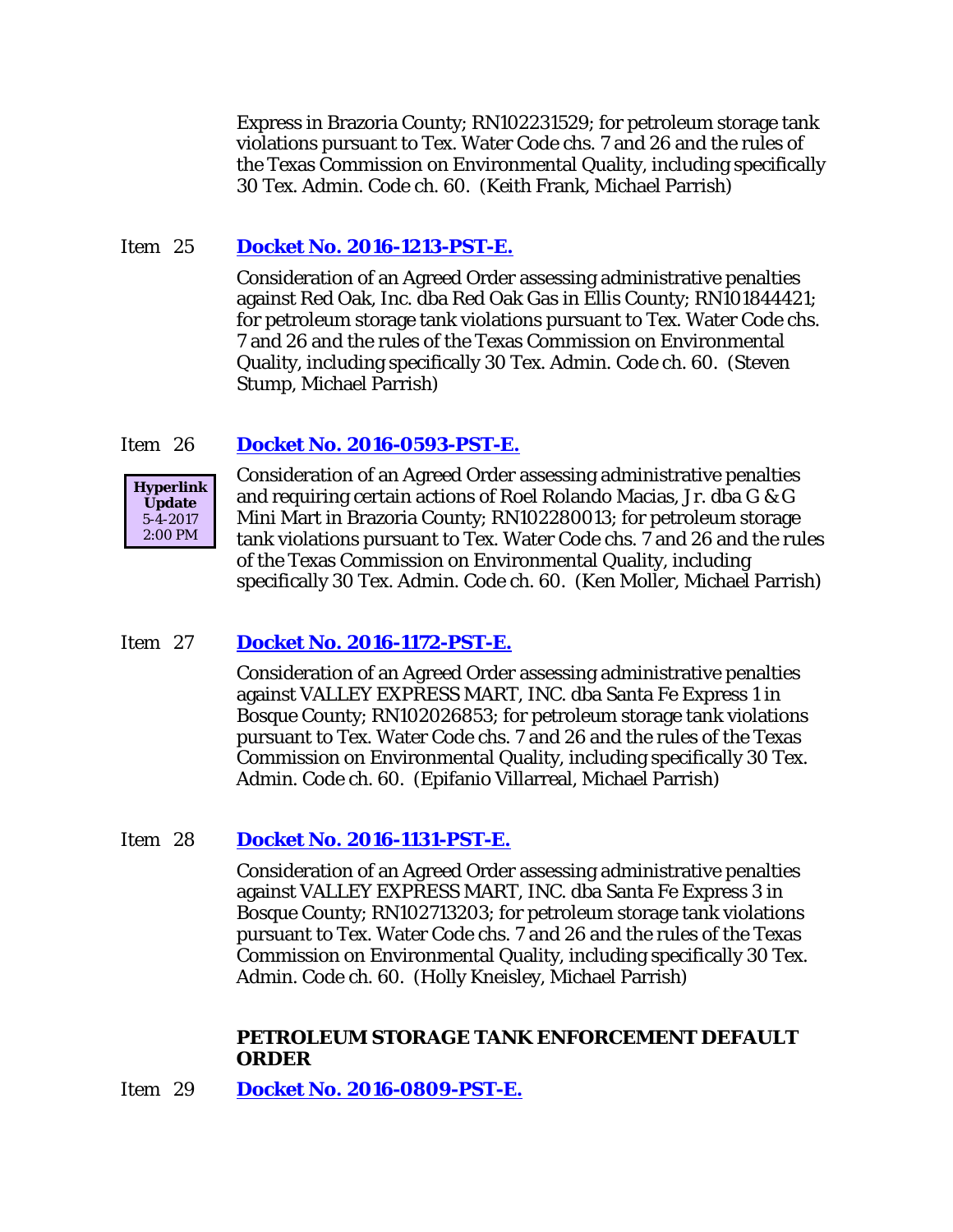Consideration of a Default Order assessing administrative penalties against ANNU GOLDEN, INC. in Travis County; RN104990957; for petroleum storage tank violations pursuant to Tex. Water Code chs. 7 and 26 and the rules of the Texas Commission on Environmental Quality, including specifically 30 Tex. Admin. Code ch. 60. (Audrey Liter, Janice Hernandez)

# **PUBLIC WATER SYSTEM ENFORCEMENT AGREED ORDERS**

# Item 30 **[Docket No. 2016-1872-PWS-E.](http://www.tceq.texas.gov/assets/public/comm_exec/agendas/comm/backup/Agendas/2017/05-10-2017/1872PWS.pdf)**

Consideration of an Agreed Order assessing administrative penalties against and requiring certain actions of POSSUM KINGDOM WATER SUPPLY CORPORATION in Palo Pinto County; RN103129078; for public drinking water violations pursuant to Tex. Health & Safety Code ch. 341 and the rules of the Texas Commission on Environmental Quality. (Lena Roberts, Janice Hernandez)

# Item 31 **[Docket No. 2016-1301-PWS-E.](http://www.tceq.texas.gov/assets/public/comm_exec/agendas/comm/backup/Agendas/2017/05-10-2017/1301PWS.pdf)**

Consideration of an Agreed Order assessing administrative penalties and requiring certain actions of ARROWHEAD HILL WATER SUPPLY CORPORATION in Bell County; RN101243020; for public drinking water violations pursuant to Tex. Health & Safety Code ch. 341 and the rules of the Texas Commission on Environmental Quality. (Steven Hall, Michael Parrish)

## Item 32 **[Docket No. 2016-1674-PWS-E.](http://www.tceq.texas.gov/assets/public/comm_exec/agendas/comm/backup/Agendas/2017/05-10-2017/1674PWS.pdf)**

Consideration of an Agreed Order assessing administrative penalties and requiring certain actions of the City of Celina in Collin County; RN101390581; for public drinking water violations pursuant to Tex. Health & Safety Code ch. 341 and the rules of the Texas Commission on Environmental Quality. (Jason Fraley, Michael Parrish)

## Item 33 **[Docket No. 2016-1740-PWS-E.](http://www.tceq.texas.gov/assets/public/comm_exec/agendas/comm/backup/Agendas/2017/05-10-2017/1740PWS.pdf)**

Consideration of an Agreed Order assessing administrative penalties and requiring certain actions of the City of Manvel in Brazoria County; RN101418044; for public drinking water violations pursuant to Tex. Health & Safety Code ch. 341 and the rules of the Texas Commission on Environmental Quality. (Steven Hall, Michael Parrish)

## Item 34 **[Docket No. 2016-0256-PWS-E.](http://www.tceq.texas.gov/assets/public/comm_exec/agendas/comm/backup/Agendas/2017/05-10-2017/0256PWS.pdf)**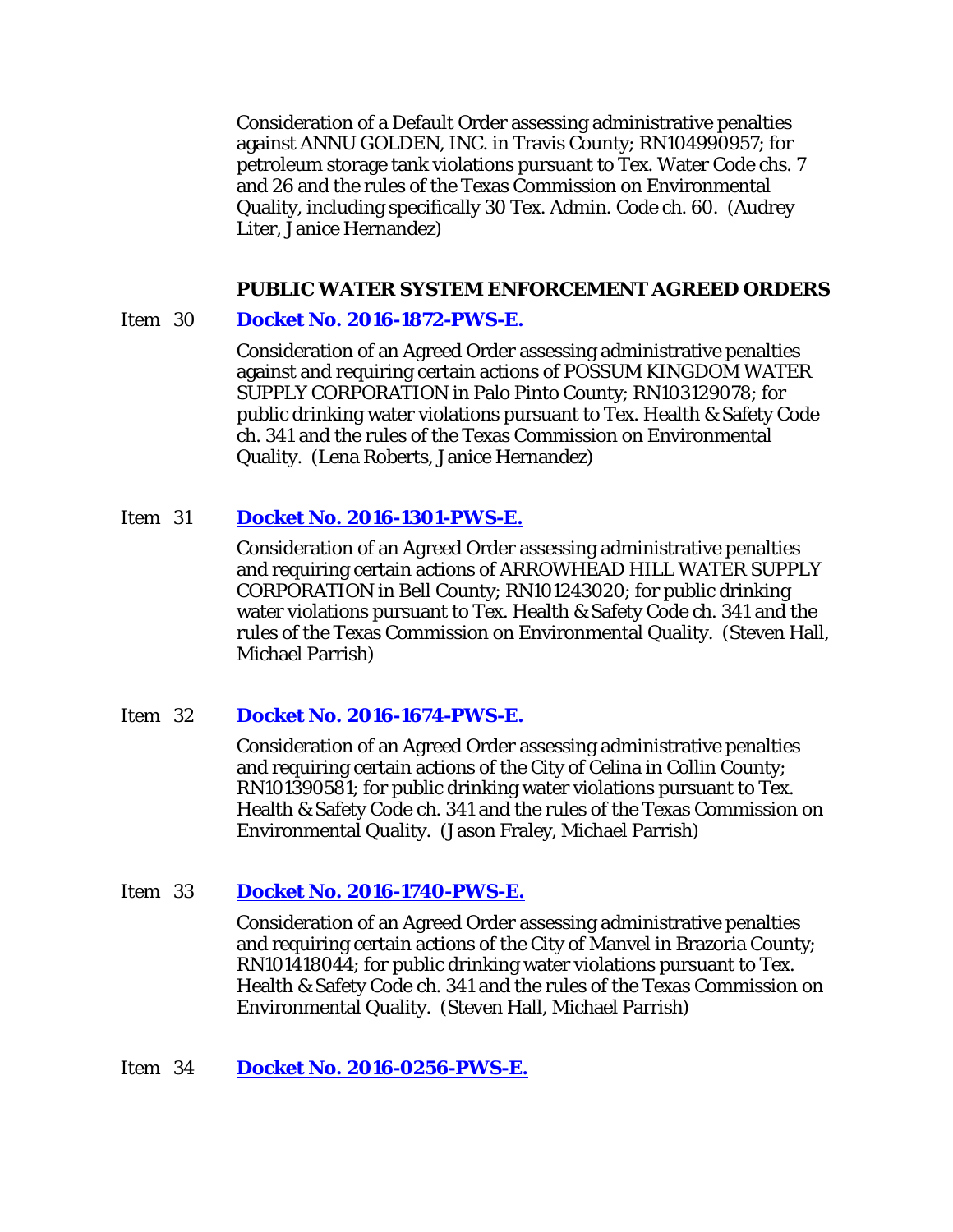Consideration of an Agreed Order assessing administrative penalties and requiring certain actions of Cowboy Ministries Alvin in Brazoria County; RN102677259; for public drinking water violations pursuant to Tex. Health & Safety Code ch. 341 and the rules of the Texas Commission on Environmental Quality. (Jason Fraley, Michael Parrish)

# Item 35 **[Docket No. 2016-0941-PWS-E.](http://www.tceq.texas.gov/assets/public/comm_exec/agendas/comm/backup/Agendas/2017/05-10-2017/0941PWS.pdf)**

Consideration of an Agreed Order assessing administrative penalties and requiring certain actions of Matagorda County Water Control and Improvement District No. 2 in Matagorda County; RN101408201; for public drinking water violations pursuant to Tex. Health & Safety Code ch. 341 and the rules of the Texas Commission on Environmental Quality. (Sarah Kim, Michael Parrish)

# Item 36 **[Docket No. 2016-0314-PWS-E.](http://www.tceq.texas.gov/assets/public/comm_exec/agendas/comm/backup/Agendas/2017/05-10-2017/0314PWS.pdf)**

Consideration of an Agreed Order assessing administrative penalties against RIVER RIDGE APARTMENTS, INC. in Guadalupe County; RN101177442; for public drinking water violations pursuant to Tex. Health & Safety Code ch. 341 and the rules of the Texas Commission on Environmental Quality. (Steven Hall, Michael Parrish)

## **WATER QUALITY ENFORCEMENT AGREED ORDER**

## Item 37 **[Docket No. 2016-1647-WQ-E.](http://www.tceq.texas.gov/assets/public/comm_exec/agendas/comm/backup/Agendas/2017/05-10-2017/1647WQ.pdf)**

Consideration of an Agreed Order assessing administrative penalties against City of Fort Worth in Tarrant County; RN100942259; for water quality violations pursuant to Tex. Water Code chs. 7 and 26 and the rules of the Texas Commission on Environmental Quality, including specifically 30 Tex. Admin. Code ch. 60. (Elizabeth Carroll Harkrider, Janice Hernandez)

## **RULE MATTER**

## Item 38 **[Docket No. 2016-1907-RUL.](http://www.tceq.texas.gov/assets/public/comm_exec/agendas/comm/backup/Agendas/2017/05-10-2017/1907RUL.pdf)**

Consideration of the adoption of amended Section 336.103 of 30 TAC Chapter 336, Radioactive Substance Rules. The adoption would remove the word "quarterly" where it requires the executive director to invoice for the amount of recoverable cost activities incurred on a quarterly basis. The proposed rule was published in the February 3, 2017, issue of the *Texas Register* (42 TexReg 409). (Hans Weger, Amie Robinson) (Rule Project No. 2017-003-336-WS)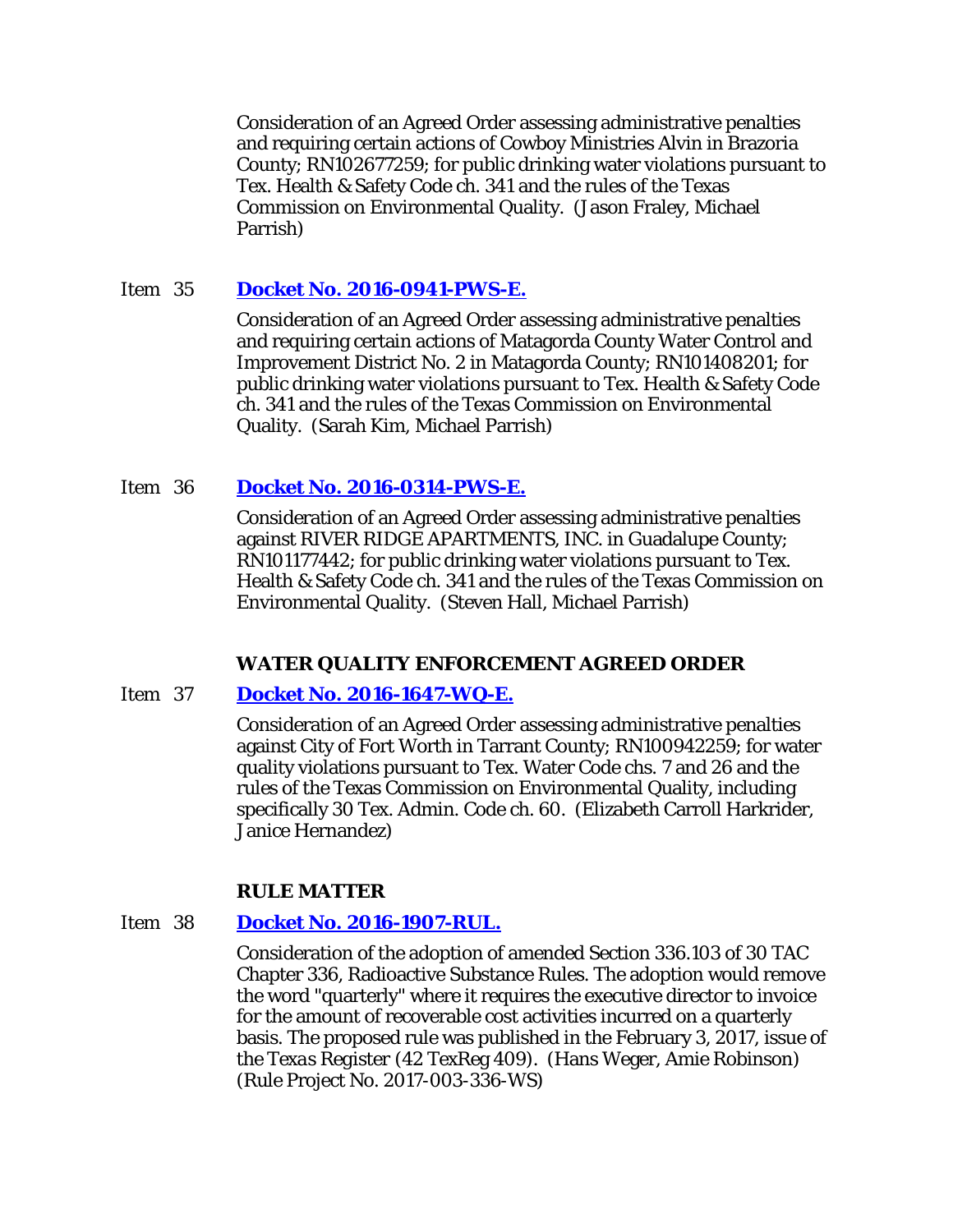#### **PUBLIC COMMENT SESSION**

#### Item 39 **Docket No. 2017-0005-PUB.**

The Commission will receive comments from the public on any matters within the jurisdiction of the TCEQ in accordance with Texas Water Code Section 5.112, with the exception of pending permitting matters or other contested cases which are subject to the ex parte prohibition found in Texas Government Code Section 2001.061. In the interest of time, speakers will be limited to three minutes each, with the total time for public comment limited to one hour. Please note that the Commission's discussion of subjects for which public notice has not been given are limited to statements of specific factual responses and recitation of existing policy.

## **EXECUTIVE MEETING**

#### Item 40 **Docket No. 2017-0001-EXE**

The Commission will conduct a closed meeting to receive legal advice from its attorney(s) and will discuss pending or contemplated litigation, and/or settlement offers, as permitted by Section 551.071 of the Texas Open Meetings Act, Chapter 551 of the Texas Government Code. The Commission may also meet in open meeting to take action on this matter as required by Section 551.102 of the Texas Open Meetings Act, Chapter 551 of the Texas Government Code.

## Item 41 **Docket No. 2017-0002-EXE**

The Commission will conduct a closed meeting to deliberate the appointment, employment, evaluation, reassignment, duties, discipline, or dismissal of the Commission's Executive Director, General Counsel, Chief Clerk, Public Interest Counsel, or Chief Auditor as permitted by Section 551.074 of the Texas Open Meetings Act, Chapter 551 of the Texas Government Code. The Commission may also meet in open meeting to take action on this matter as required by Section 551.102 of the Texas Open Meetings Act, Chapter 551 of the Texas Government Code.

#### Item 42 **Docket No. 2017-0003-EXE**

The Commission will conduct a closed meeting to discuss the employment, evaluation, reassignment, duties, discipline or dismissal of a specific Commission employee(s) as permitted by Section 551.074 of the Texas Open Meetings Act, Chapter 551 of the Texas Government Code. The Commission may also meet in open meeting to take action